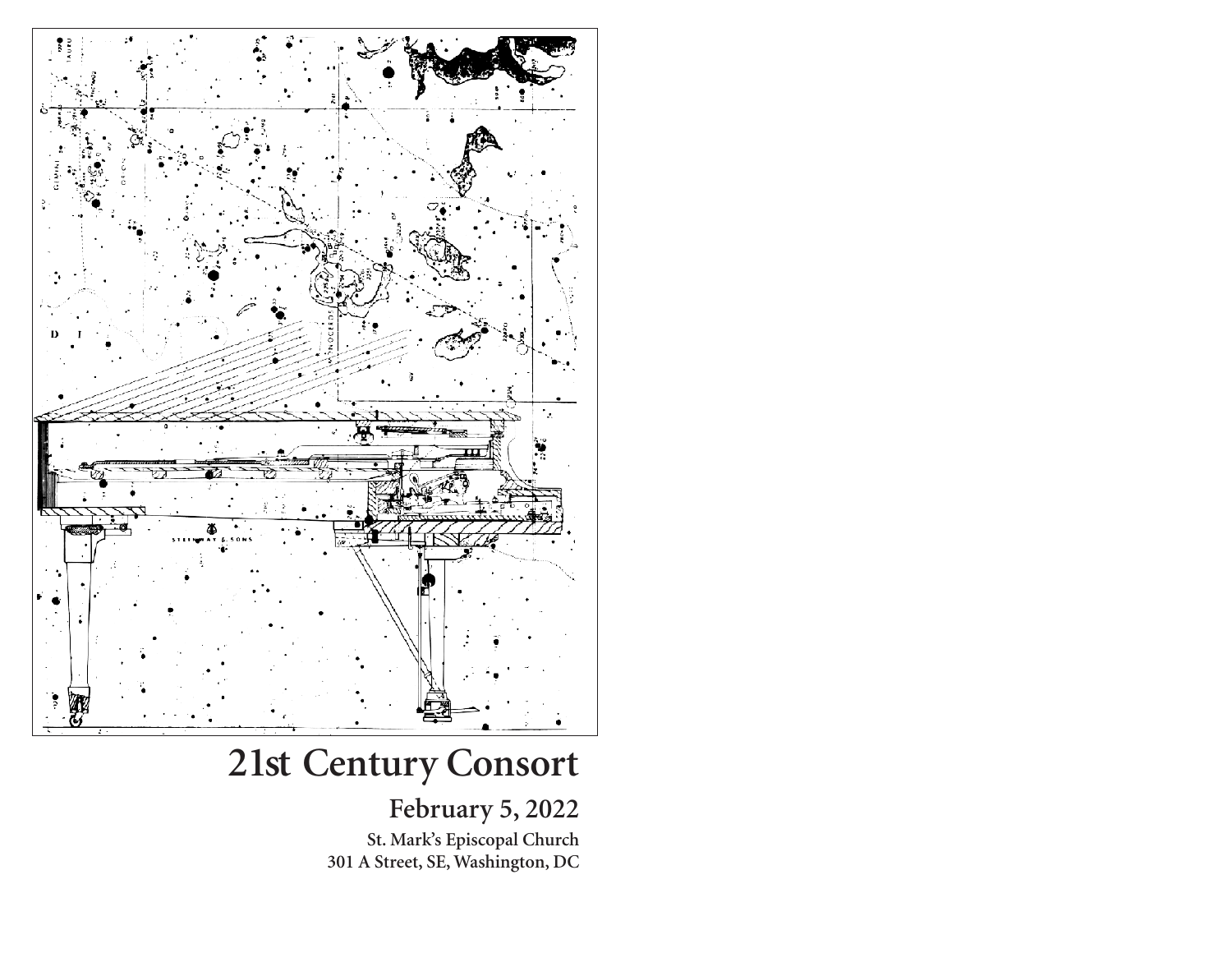# **21st Century Consort**

Christopher Kendall, Artistic Director Boyd Sarratt, Manager Richard Barber, double bass Paul Cigan, clarinet Lisa Emenheiser, piano Daniel Foster, viola Lee Hinkle, percussion Derek Powell, violin Lucy Shelton, soprano Brice Smith, flute Rachel Young, cello Mark Huffman, recording engineer

**Saturday, February 5, 2022 Pre-Concert Discussion 4:00 p.m. Concert 5:00 p.m. St. Mark's Episcopal Church 301 A Street SE, Washington, DC** 

❖ ❖ ❖

The 21st Century Consort's 2021–2022 activities are sponsored by the Nicolae Bretan Music Foundation, The Amphion Foundation, and the Board and Friends of the 21st Century Consort.

### **www.21stcenturyconsort.org**

### **Pre-Concert Discussion**

Christopher Kendall with Stephen Jaffe, Hanna Kendall, and Carlos Simon

### **Program**

### **Count the Ways**

*Duo* Jessie Montgomery

Mr. Powell, Ms. Young

### *Musica a Quattro* Stanislaw Skrowaczewski

- I. Esitante, Rapsodico
- II. Presto
- III. Cadenze Capricciose
- IV. Presto Tenebroso
- V. Adagio

Mr. Cigan, Mr. Foster, Mr. Powell, Ms. Young

### *#three* Juri Seo

Mr. Barber, Ms. Emenheiser, Mr. Hinkle

*INTERMISSION*

Mr. Smith

| Move It | Carlos Simon |
|---------|--------------|
|         |              |

*Tan-Tan* Hannah Kendall

Mr. Cigan, Mr. Hinkle, Mr. Powell, Ms. Shelton, Mr. Smith

*Trio for Clarinet, Viola and Piano* Stephen Jaffe

- I. Adagio
- II. Allegretto vivace
- III. Mosso misterioso ("Deep Bass and Rise")
- IV. Finale (…with the refrain: finish the scale!)

Mr. Cigan, Ms. Emenheiser, Mr. Foster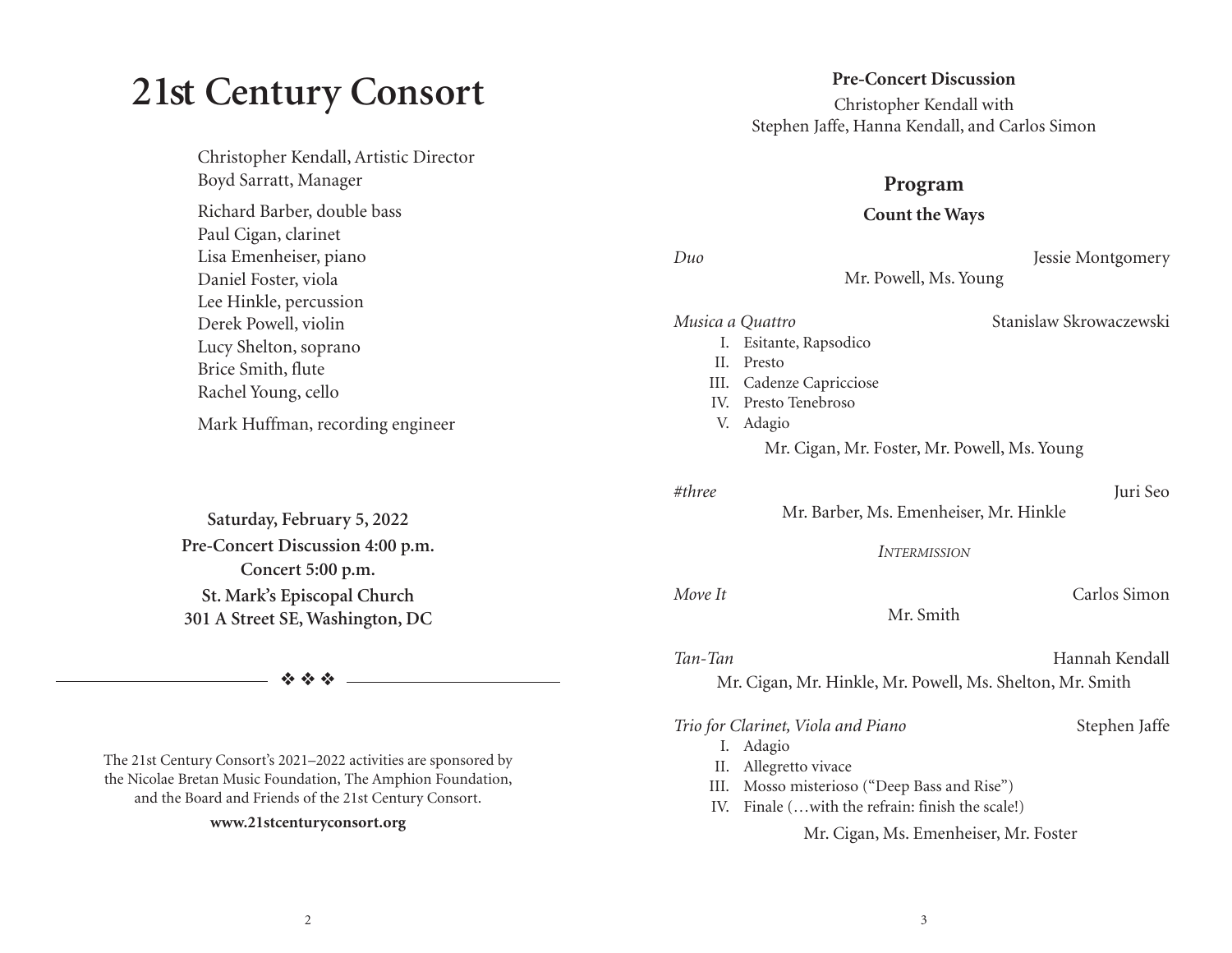# **Program Notes**

### *Duo* (2015) **Jessie Montgomery**

Jessie Montgomery is a violinist, composer and music educator from New York City. She performs and gives workshops in the US and abroad and her compositions are being performed by orchestras and chamber groups throughout the country. After graduating from the Juilliard School in Violin Performance in 2003, she joined forces with Community MusicWorks in Providence, a leader in community development and music education. She continued her chamber music endeavors as a founding member of PUBLIQuartet, and since 2012 she has been a member of the Catalyst Quartet. Most recently she has become a collaborator with Yo-Yo Ma's Silkroad Ensemble.

In 2012, Jessie completed her graduate degree in Composition for Film and Multimedia at New York University, at which point composing became a true focus on her path. Opportunities came about to partner with the American Composers Orchestra; the Sphinx Organization, with which she has played numerous roles within the organization; and with chamber groups throughout New York City. Other commissions began to emerge from the Albany Symphony, the Joyce Foundation, Orpheus Chamber Orchestra, and the Young People's Chorus of NY.

In fall 2018, Jessie was Virginia B.Toulmin Fellow at the Centre for Ballet and the Arts, where she worked on a new ballet for Dance Theater of Harlem and the Virginia Arts Festival, in collaboration with choreographer Claudia Schreier. Upcoming highlights include premieres of new work for soprano Julia Bullock, The Muir Quartet, and performances by the Saint Paul Chamber Orchestra.

The composer writes:

This piece was written for my friend and cellist Adrienne Taylor. The piece is meant as an ode to friendship with movements characterizing laughter, compassion, adventure, and sometimes silliness.

*Musica a Quattro* (1998) **Stanislaw Skrowaczewski**

Stanislaw Skrowaczewski (1923 – 2017) was both a major conducting figure and a highly regarded composer. Born in Lwów, Poland (now Lviv, Ukraine), Skrowaczewski began piano and violin studies at the age of four, composed his first symphonic work at seven, gave his first public piano recital at 11, and two years later played and conducted Beethoven's *Third Piano Concerto*. A hand injury during the war terminated his keyboard career, after which he concentrated on composing and conducting. In 1946 he became conductor of the Wroclaw (Breslau) Philharmonic, and he later served as Music Director of the Katowice Philharmonic (1949 – 54), Kraków Philharmonic (1954 – 56) and Warsaw National Orchestra (1956-59).

Skrowaczewski spent the immediate post-war years in Paris, studying with Nadia Boulanger and co-founding the avant-garde group *Le Zodiaque*. After winning the 1956 International Competition for Conductors in Rome he was invited by George Szell to make his American debut, conducting the Cleveland Orchestra in 1958. This led to engagements with the New York Philharmonic, Pittsburgh, and Cincinnati Symphonies and, in 1960, to his appointment as Music Director of the Minneapolis Symphony Orchestra (now the Minnesota Orchestra). Skrowaczewski regularly conducted the major orchestras of the world.

In 1981 the American Composers Forum (then known as the Minnesota Composers Forum) commissioned the *Clarinet Concerto*, which Skrowaczewski wrote for Minnesota Orchestra principal clarinetist Joe Longo. Skrowaczewski's *Passacaglia Immaginaria*, commissioned by the Minnesota Orchestra and completed in 1995, was premiered at Orchestra Hall in Minneapolis in 1996 and nominated for the Pulitzer Prize in 1997. Skrowaczewski received his second Pulitzer nomination in 1999 for his *Concerto for Orchestra*. He received the Commander Order of the White Eagle, the highest order conferred by the Polish government, as well as the Gold Medal of the Mahler-Bruckner Society, the 1973 Ditson Conductor's Award, and the 1976 Kennedy Center Friedheim Award.

*Musica a quattro* is among a small number of exquisite chamber works composed by Skrowaczewski over his long career. Like his larger, orchestral works, they show a deep understanding of the instru-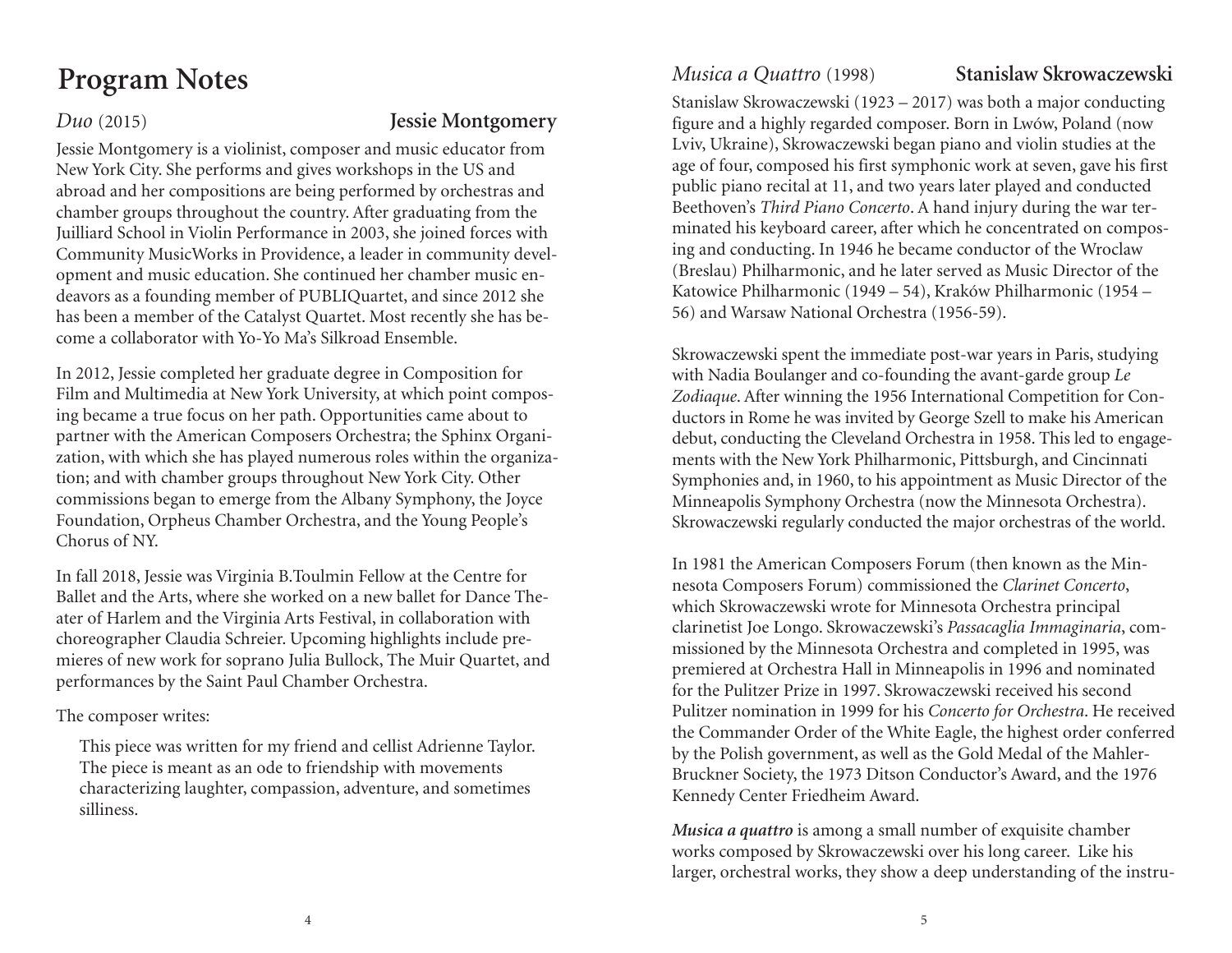ments for which they're written; in terms of compositional approach, they demonstrate an integrity of craft and a philosopher'sensibility. In this respect, Skrowaczewski's life as a conductor and composer merged: he brought to both pursuits a consummate intelligence, humanity and striving for spiritual expression.

### *#three* (2015) **Juri Seo**

Juri Seo (b. 1981) is a Korean-American composer and pianist based in Princeton, New Jersey. She seeks to write music that encompasses extreme contrast through compositions that are unified and fluid, yet complex. She merges many of the fascinating aspects of music from the past century—in particular its expanded timbral palette and unorthodox approach to structure—with a deep love of functional tonality, counterpoint, and classical form. With its fast-changing tempi and dynamics, her music explores the serious and the humorous, the lyrical and the violent, the tranquil and the obsessive. She hopes to create music that loves, that makes a positive change in the world—however small—through the people who are willing to listen.

Her composition honors include a Guggenheim Fellowship, a Koussevitzky Commission from the Library of Congress, a Goddard Lieberson Fellowship, and the Andrew Imbrie Award from the American Academy of Arts and Letters, the Kate Neal Kinley Memorial Fellowship, Copland House Residency Award, and the Otto Eckstein Fellowship from Tanglewood. She has received commissions from the Fromm Foundation, the Barlow Endowment, the Goethe Institut, and the Tanglewood Music Center. Her portrait albums "Mostly Piano" and "Respiri" were released by Innova Recordings. She holds a D.M.A. (Dissertation: Jonathan Harvey's *String Quartets*, 2013) from the University of Illinois at Urbana-Champaign where she studied with Reynold Tharp. She has also attended the Accademia Nazionale di Santa Cecilia (Rome, corsi di perfezionamento with Ivan Fedele) and Yonsei University (Seoul, B.M.). She has been a composition fellow at the Tanglewood, Bang on a Can, and SoundSCAPE festivals, the Wellesley Composers Conference, and the Atlantic Center for the Arts. She is Associate Professor of Music at Princeton University. Juri lives in Lawrenceville, just outside of Princeton, with her husband, percussionist Mark Eichenberger and a little mutt named Roman.

### The composer writes:

I have always been drawn to the spontaneous beauty and easygoing virtuosity of jazz (despite my meager experience as a jazz pianist). In *#three*, little jazzy snippets take surprising turns: from espressivo to scherzo, from Romantic piano flourishes to clamorous rock beats. The collage-like progressions resulted from my struggle to compose piano licks while my husband Mark was drumming away rock grooves in



the basement. Somehow, everything worked out in the end. I love such moments, when conflicts dissolve in one giant musical stockpot. *#three* was written in the winter of 2014-2015 for the members of American Modern Ensemble.

### *Move it* (2020) **Carlos Simon**

Composer Carlos Simon's latest album, *My Ancestor's Gift*, was released on the Navona Records label in April 2018. It incorporates spoken word and historic recordings to craft multifaceted musical works that are inspired as much by the past as they are the present. Recent commissions have come from Morehouse College, celebrating its 150th founding anniversary; the University of Michigan Symphony Band, celebrating the university's 200th anniversary; and Albany Symphony's *Dogs of Desire* (American Music Festival). Simon's music has been performed by Tony Arnold, the Third Angle New Music Ensemble, Hub New Music Ensemble, the Asian/American New Music Institute, the Flint Symphony, the Color of Music Festival, and many other professional performance organizations. His piece *Let America be America Again* (text by Langston Hughes) is scheduled to be featured in an upcoming PBS documentary chronicling the inaugural Gabriela Lena Frank Academy of Music. He has served as a member of the music faculty at Spelman College and Morehouse College in Atlanta, Georgia and now serves as Assistant Professor at Georgetown University. Simon is currently the Composer-in-Residence for the John F. Kennedy Center for the Performing Arts.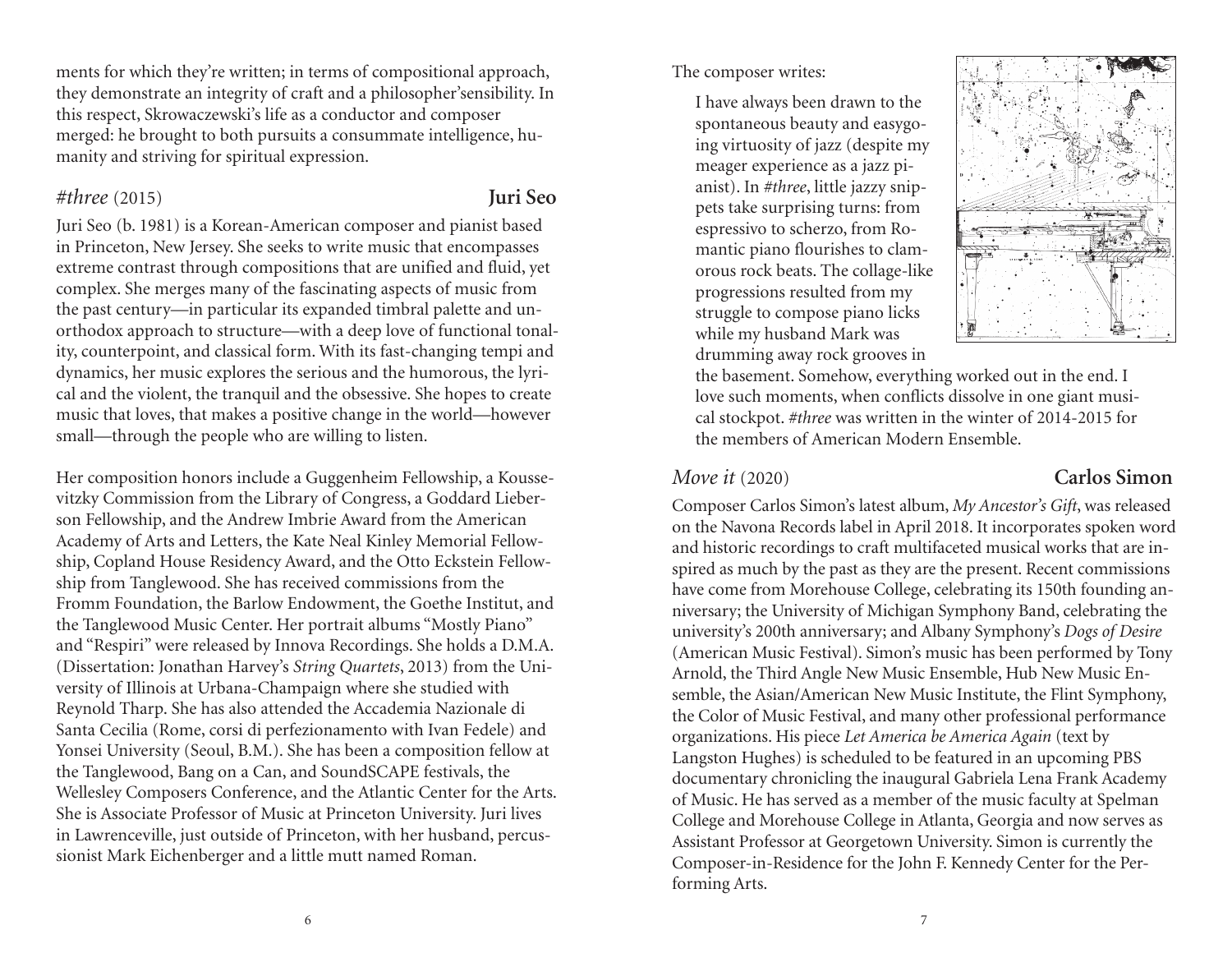As a part of the Sundance Institute, held at the historic Skywalker Ranch, Simon was named as a Sundance Composer Fellow in 2018. His string quartet *Elegy*, honoring the lives of Trayvon Martin, Michael Brown and Eric Garner, was recently performed at the Kennedy Center. With support from the US Embassy in Tokyo and US/Japan Foundation, Simon traveled with the Asia/America New Music Institute (AANMI) on a two-week tour of Japan in 2018.

Simon earned his doctorate degree at the University of Michigan, where he studied with Michael Daugherty and Evan Chambers. He has also received degrees from Georgia State University and Morehouse College. Additionally, he studied in Baden, Austria at the Hollywood Music Workshop with Conrad Pope and at New York University's Film Scoring Summer Workshop.

### The composer writes:

The pandemic of COVID-19 has continued to influence my social, professional and personal life in ways that I never imagined. I've been frustrated by not being able to function in normal routine of life, but also grateful to have the time to think and explore ideas and thoughts that I would not have done normally. This piece is meant to represent my desire to get out and *Move*.

My interest is to make this piece an imaginary syncopated joy ride. I wanted to explore the percussive and rhythmic nature of flute; something that moves with energy and forward motion. I'm so excited to be working with Brice and grateful for those who supported this commission.

### *Tan-Tan* (2020) **Hannah Kendall**

Known for her immersive world-building, Hannah Kendall's work bridges gaps between different musical cultures, both honoring and questioning the contemporary tradition while telling new stories through it. Kendall's recent work has provided a meeting point for different types of music, carrying with it the weight of connected but unharmonized histories. Recently, she's achieved this by looking beyond the typical tools of composition, using auxiliary instruments that exist outside of the concert hall.

Her *Tuxedo* series is named after an artwork by American artist Jean-Michel Basquiat. His eponymous piece provides one of many graphic scores that Kendall has used as inspiration throughout her career. Rather than create 'representations' of these images, she uses them to spark her writing process. Building pieces from a place of intuition, her compositions are just as likely to become abstracted, turned inside out by surprises she finds along the way, as they are to have a firm narrative.

Kendall has created pieces such as *Disillusioned Dreamer* (2018), which the *San Francisco Chronicle* praised for having a "rich inner life," as well as *The Knife of Dawn* (2016), a chamber opera that received critical acclaim for its involving and claustrophobic representation of the incarceration of Guyanese political activist Martin Carter. She has worked with ensembles including London Symphony Orchestra, BBC Symphony Orchestra, Boston Symphony Orchestra, Seattle Symphony Orchestra, The Hallé, Ensemble Modern, and London Sinfonietta, and has collaborated with choreographers, poets and art galleries. She is currently composing an Afrofuturist opera for experimental vocalist and movement artist Elaine Mitchener, and is the recipient of the 2022 Hindemith Prize for music composition. Born in London in 1984, Kendall is based in New York City as a Doctoral Fellow in composition at Columbia University.

### The composer writes:

This scene is based on an extract from Nalo Hopkinson's short story "Tan-Tan and Dry Bone," and set in Tan-Tan's hut in the forest, just outside Duppy Dead Town, a place "where people go when life boof them, when hope left them and happiness cut she eye 'pon them and strut away." Worn down by guilt, sorrow and pain, it's where she meets Dry Bone, who appears to be starving and too weak to stand. Goodhearted Tan-Tan helps him despite warning from the townsfolk, and is trapped by him.

TAN-TAN scene directions (*in italics*) and sung text:

*An animal skitters, something flies between the branches.* 

*Two figures make their way through the dense forest. Tan-Tan is carrying Dry Bone. She struggles to keep him from sliding from her arms.* 

*She has to throw his arm around her neck, but it gets entangled with a*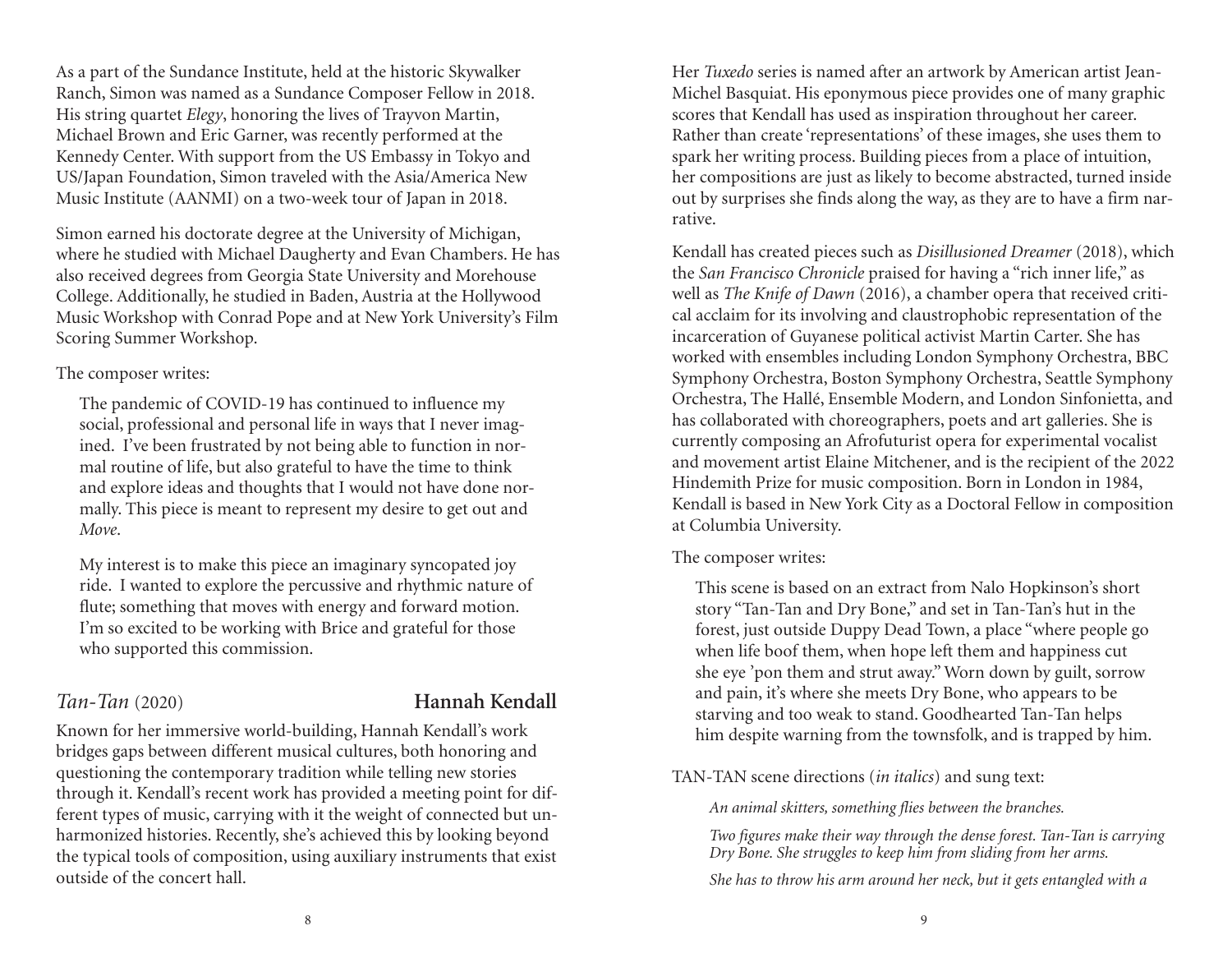*jungle vine and both the arm and the vine encircle her neck so that they nearly choke her.* 

### Doux...

*We hear the sound of her breath, struggling. We see her tussling with the vine, his arm, to release her neck.* 

### Doux, Darling

*She frees herself and takes a deep breath. She begins to walk again and sees ahead of her a clearing. Familiar. Her home. She makes a final push towards it, still lugging the figure of Dry Bone, but with more energy now.* 

### Doux

*Tan-Tan arrives at her hut carrying Dry Bone. Sad pained, she seems exhausted. She puts him down at the foot of the steps of the verandah.* 

I take he inside. He wants to be out of the air.

*She looks at him, her pain deepens. She lifts him up and climbs the stairs with him.* 

He's so light and yet it hurts to lift this skin and bone man.

*They enter the hut. She holds him still, her pain visible in her weary arms as they tremble. It's as though she and Dry Bone now see the hut as one. She has entered not only her hut but her mind.* 

worthless... A worthless woman lives here. Nobody ever visit you, girl.

*He places his hand on her head and turns it, forcing her eyes to scan the room, making her look at what she has been ignoring. Tan-Tan struggles to hold him.* 

I have a chair.

*They continue to look in tandem.* 

The seat is break up. Mattress full of ticks. Rancid oil in my lamp, a bucket of stale water with a dead spider in it. I put he on the mattress. He go stay there from now on.

*She puts him down on the mattress.* 

### (Yes Dry Bone.)

*She stands and stares at him for a moment and then looks around her hut again.* 

Worthless. I put him down but

*She looks down into her arms.* 

he is heavier now. Yes. (Yes Dry Bone.) When I pick he up I pick up trouble. His voice in my head is like hands on my neck.

*She begins to prepare the food. The voices from the market are heard again. She looks around her hut.* 

Doux Darlin'.

*She cooks.* 

Gwan make dumpling, like my daddy loved. (Yes Dry Bone.) If you take one life, you must give back two. All people know this to be true.

*Works harder, faster.* 

Fresh fowl, Topitambo root, Breadfruit, Jonny cake.

*She cooks.* 

Fowl to roast Topitambo root to boil Breadfruit to bake Jonny cake to fry.

*She serves up the dishes. She looks at the pathetic state of her wares.* 

Worthless woman. Nobody ever visit you.

*Tan-Tan goes inside and outside to fill the plate, comes back in and serves it to him. Each time she serves it to Dry Bone he devours its contents. She serves one dish at a time and returns to get the next one. After each she stops and watches him.* 

He swallows every last jonny cake whole, chews up the topitambo, skin and all. Doesn't wait for me to peel the breadfruit, tears the meat from the chicken bone, then crunches up the bone and all.

*She turns towards her small hut, examining it again. She touches a wall as though looking for a window in it.* 

Time is a hollow bell. Nothing lives in me. Oh nothing but the shadow of the one I killed lurking next to the thing he tore from me, time and again. Oh, little girl, time and again. Empty. Oh, little girl, tra la la, torn from me, time and again.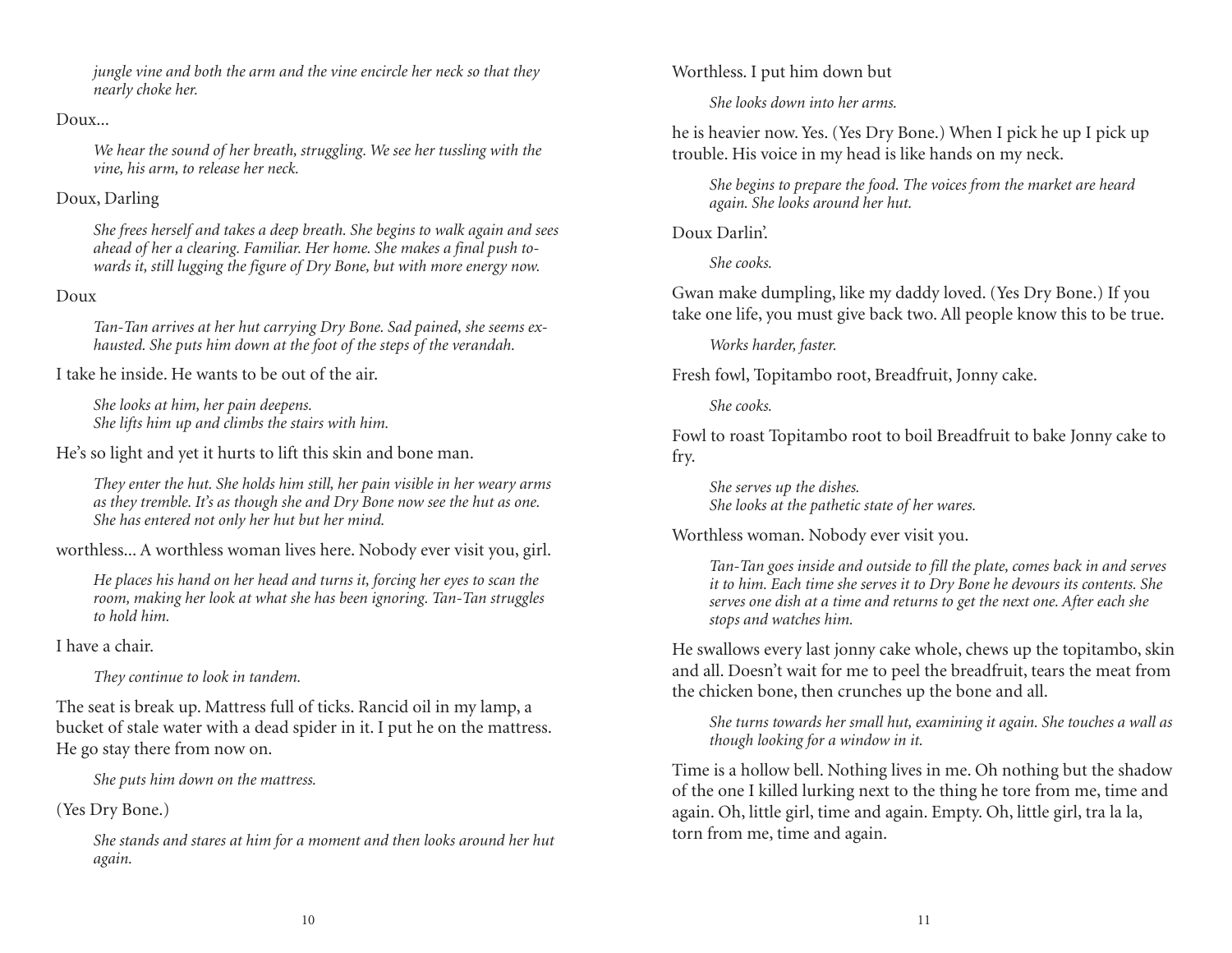### *Trio for Clarinet, Viola and Piano* (2020) **Stephen Jaffe**

A frequent collaborator with the 21st Century Consort, Stephen Jaffe's music has been featured at major concerts and festivals including the Nottingham, Tanglewood, and Oregon Bach Festivals, and performed throughout the U.S., Europe, and China by ensembles including the R.A.I. of Rome; Slovenska Filharmonija (Slovenian Philharmonic); the National Symphony; the San Francisco, North Carolina and New Jersey Symphonies; Berlin's Spectrum Concerts; London's Lontano; and many others. Bridge Records has issued three discs of the composer's music, including the 21st Century Consort's recording of *Homage to the Breath: Instrumental and Vocal Meditations for Mezzo-soprano and Ten Instruments*. A fourth volume of Bridge Recordings (BCD 9643), this one devoted to Jaffe's chamber music, is due out in February 2022 and includes performances by David Hardy and Lambert Orkis (*Sonata in four parts*), the Borromeo Quartet (*String Quartet No. 2* "Aeolian and Sylvan Figures") and the Da Capo Chamber Players (*Light Dances – Chamber Concerto No. 2*).

Among Jaffe's recent works are *A Forest Unfolding*, a collaborative cantata composed with Eric Moe, Melinda Wagner, and David Kirkland Garner; writers Richard Powers, Anne LaBastille, and others; and premiered at the Portland Chamber Music Festival and New Hampshire's Electric Earth Concerts in 2018. *A Forest Unfolding* is inspired by recent scientific work into the rich communication and subterranean connectivity between trees — evoked also in Richard Power's related novel *The Overstory*. *A Symphony of Spiral and Light* (Parades) for orchestral winds, brass and percussion, commissioned by ten US wind ensembles, was premiered at the University of Maryland in 2019, and *Three Arcs* (Chamber Concerto No. 5), commissioned for the 200th Anniversary of the Musical Fund Society of Philadelphia, is to be performed by Network for New Music and the Pennsylvania Girlchoir in May, 2022.

Jaffe has been the recipient of numerous awards for his compositions including the Rome Prize, Kennedy Center Friedheim Award, Brandeis Creative Arts Citation, and fellowships from Tanglewood, the National Endowment for the Arts, and the Guggenheim Foundation. Bridge's recording of the *Concerto for Violin and Orchestra* received the Koussevitsky International Recording Award; in May, 2012, Jaffe was elected to membership in the American Academy of Arts and Letters. He is Mary D.B.T. and James H. Semans Professor of Music at Duke University, where he has taught since 1981. Together with colleagues, Jaffe di rects Duke's contemporary music concert series *Encounters: with the Music of Our Time*.<br>The composer writes:<br>My *Trio*, for clarinet, viola, and piano was composed from late<br>winter to late summer of 2020. The music is cas

ments and lasts about twenty-five minutes.<br>The idea began in 2019 as an invitation from Frank M. Hudson<br>to create a chamber work for Paul Cigan, clarinetist of the National Symphony Orchestra and his peers in Washington D.C.'s<br>21st Century Consort. While the project had to be postponed,<br>once seeded, the trio's incipience was hard to orphan, even<br>without an immediate prospect of perform

sisted and demanded that I invent its world. The trio cannot be<br>said to be "an artist's response to coronavirus," but themes of<br>perseverance and resilience, courage and resistance can be<br>heard throughout.<br>The *Trio*'s four acteristics of the whole, joined ensemble, and also through the<br>creation of one of my most extensive recent piano parts, the<br>properties of which have never been combined in such a way<br>with the exquisite colors of the clari teners if the experience of the music brings them face to face with music's power—and perhaps even courage, space, and re silience in the face of long odds. (-SJ)

*The trio was Commissioned by Frank M. Hudson for clarinetist Paul Cigan and the 21st Century Consort, to honor the teaching and perform ing career of Donald E. McGinnis.*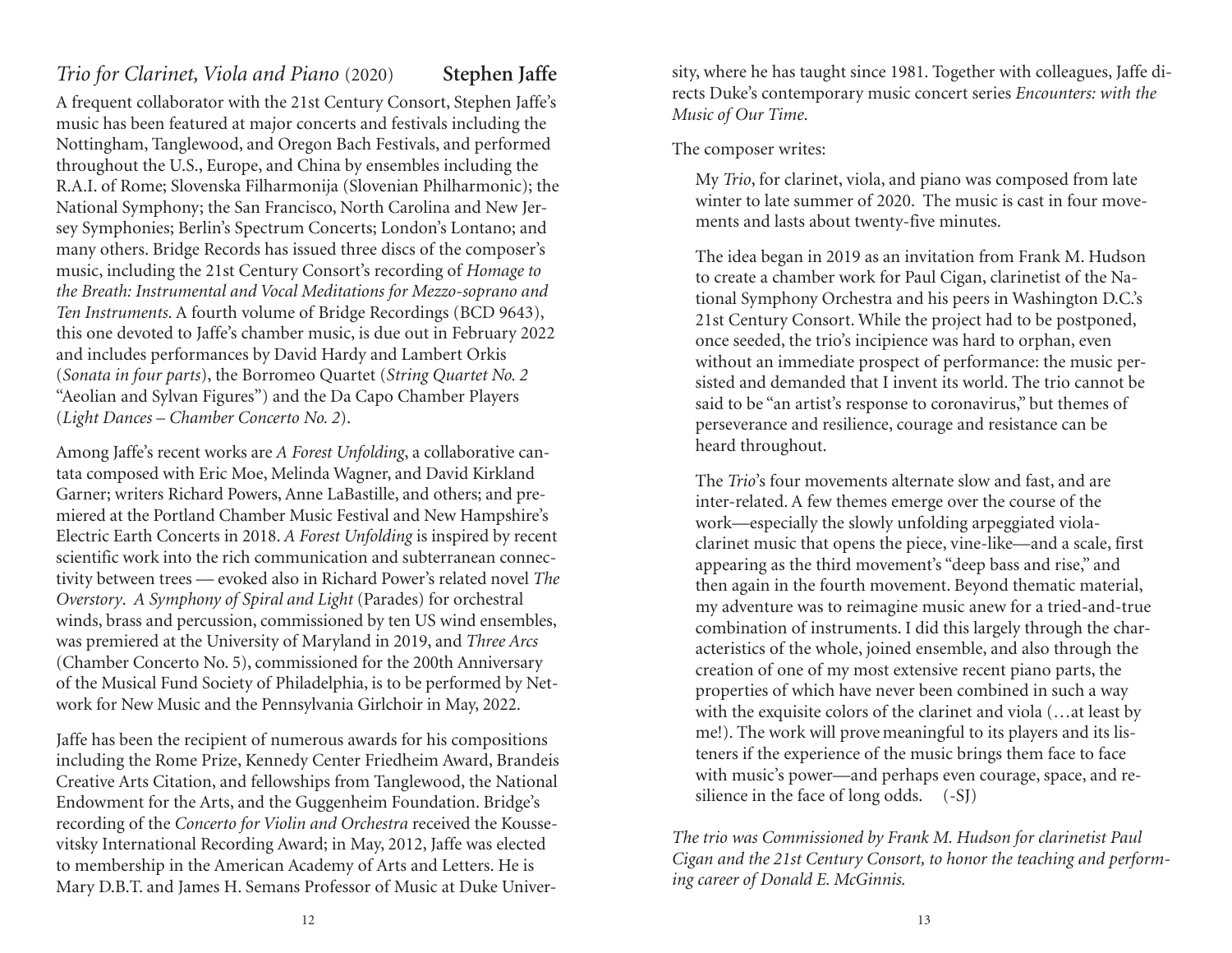## **Artist Bios**

- RICHARD BARBER, assistant principal bassist of the National Symphony, was born into a musical family, beginning piano studies at age seven and double bass at age nine. His decision to pursue music (and not science) as a career was made at age eighteen. That decision took him to Baltimore, where he studied with former National Symphony Orchestra principal bassist Harold Robinson, earning a bachelor of music degree in three years from the Peabody Conservatory of Music. Winning his first audition two weeks after graduation, Mr. Barber moved to Arizona to join the Phoenix Symphony. After three seasons in Phoenix and two summers touring Europe with the Schleswig-Holstein Music Festival Orchestra, he joined the National Symphony Orchestra in 1995 as a section bassist, and was promoted to assistant principal in 1996. Since then he has been particularly active in the Orchestra's chamber music and education programs. He also appears regularly at SAAM with the 21st Century Consort. He plays a double bass made ca. 1620 in Italy by the Brescian master Giovanni Paolo Maggini.
- Appointed to the National Symphony Orchestra clarinet section by Maestro Leonard Slatkin, PAUL CIGAN enjoys a career as orchestral clarinetist, chamber musician, teacher and concerto soloist. In addition to the NSO, Mr. Cigan can frequently be heard performing with the 21st Century Consort, Eclipse Chamber Orchestra, and the Smithsonian Chamber Players as well as on recordings with those ensembles on the Dorian, Bridge, and Naxos labels. In 2012 Mr. Cigan premiered Donald Crockett's *Dance Concerto* with the 21st Century Consort and performed a special wind ensemble version of the piece with the University of Maryland Wind Orchestra in 2015. Mr. Cigan has been concerto soloist with the National Symphony Orchestra, Eclipse Chamber Orchestra, and San Antonio Symphony. Mr. Cigan has held principal posts with the San Antonio Symphony, Colorado Symphony, and Virginia Symphony, and has been guest clarinettist with the Baltimore Symphony Orchestra and The Philadelphia Orchestra. Mr. Cigan is an active teacher and coach through the National Symphony Orchestra's Youth Fellowship and Summer Music Institute programs and has held teaching posts at the Peabody Institute of Music and the University of Maryland. Other musical activities include performing with the Halcyon Chamber Music Festival, the Grand Teton Music Festival, and returning as coach to the University of Maryland's National Orchestral Institute and the Philadelphia International Music Festival. Mr. Cigan is a graduate of Temple University, studying with Anthony Gigliotti, former principal clarinetist of The Philadelphia Orchestra.
- Steinway and Spirio Artist LISA EMENHEISER has been performing with the National Symphony Orchestra for the past 30 years. A graduate of the Juilliard School, where she earned both bachelor and master of music degrees, Ms. Emenheiser is a past winner of the "Young Artist in Recital" and "National

Arts Club" competitions. A native of Washington, D.C., Ms. Emenheiser began her piano studies at the age of four and made her musical debut at the age of seventeen performing the Grieg *Piano Concerto* with the Baltimore Symphony Orchestra and "The President's Own" United States Marine Band. She has appeared as soloist with the National Symphony Orchestra, the Baltimore Symphony Orchestra, the Richmond Symphony, the Kennedy Center Opera House Orchestra, the Virginia Chamber Orchestra, the Fairfax Symphony, and the McLean Orchestra. Ms. Emenheiser appears regularly in chamber music concerts with musicians of the National Symphony Orchestra. An avid performer of contemporary music, Lisa is pianist for the 21st Century Consort and has performed and recorded many premieres. She was featured on national television as an expert artist commentator and performer in the PBS documentary entitled "Exploring Your Brain," performing Ginastera's *Piano Sonata No. 1* and discussing the topic of memory. She has shared the stage with Christoph Eschenbach as part of the Kennedy Center's Iberian Festival and has performed four-hand music with pianist Joseph Kalichstein at the Kennedy Center's Terrace Theatre. A committed teacher, Ms. Emenheiser was thrilled and honored to be inducted into the first Steinway Teachers Hall of Fame. This is her fourth year as piano mentor in the National Symphony Youth Fellowship program. Ms. Emenheiser has recorded for the Bridge, Albany, Decca, Pro Arte, Naxos, VAI Audio, Centaur, Arabesque, Delos, AUR, Jubal House, and Cascades labels. Recently she recorded Respighi's "Three Preludes on Gregorian Melodies" and Frederic Rzewski's "Down by the Riverside" and "Winnsboro Cotton Mill Blues" for the Steinway Spirio collection.

- DANIEL FOSTER, viola, has had a varied career encompassing orchestral, chamber, and solo playing, as well as teaching. After winning the first prize in both the William Primrose and Washington International competitions, Mr. Foster became a member of the National Symphony's viola section in 1993 and was appointed principal by music director Leonard Slatkin in 1995. Mr. Foster has appeared frequently as soloist with the National Symphony since his appointment. Mr. Foster is a member of the critically acclaimed Dryden Quartet, along with his cousins Nicolas and Yumi Kendall and National Symphony concertmaster Nurit Bar-Josef, and is also a founding member of the Kennedy Center Chamber Players. Mr. Foster is on the faculty at the University of Maryland and has given master classes at Oberlin and Peabody Conservatories, the University of Michigan, and the Cleveland Institute of Music. He has been a faculty member for the National Orchestral Institute, and is a member of the International Principals faculty at the Pacific Music Festival in Sapporo, Japan.
- LEE HINKLE, D.M.A. is a percussionist and baritone vocalist whose percussion playing has been called "rock-steady" by the *Washington Post*. Hinkle is the principal percussionist with the 21st Century Consort. He made his Carnegie Hall solo debut in 2014 with the world premiere performance of Baljinder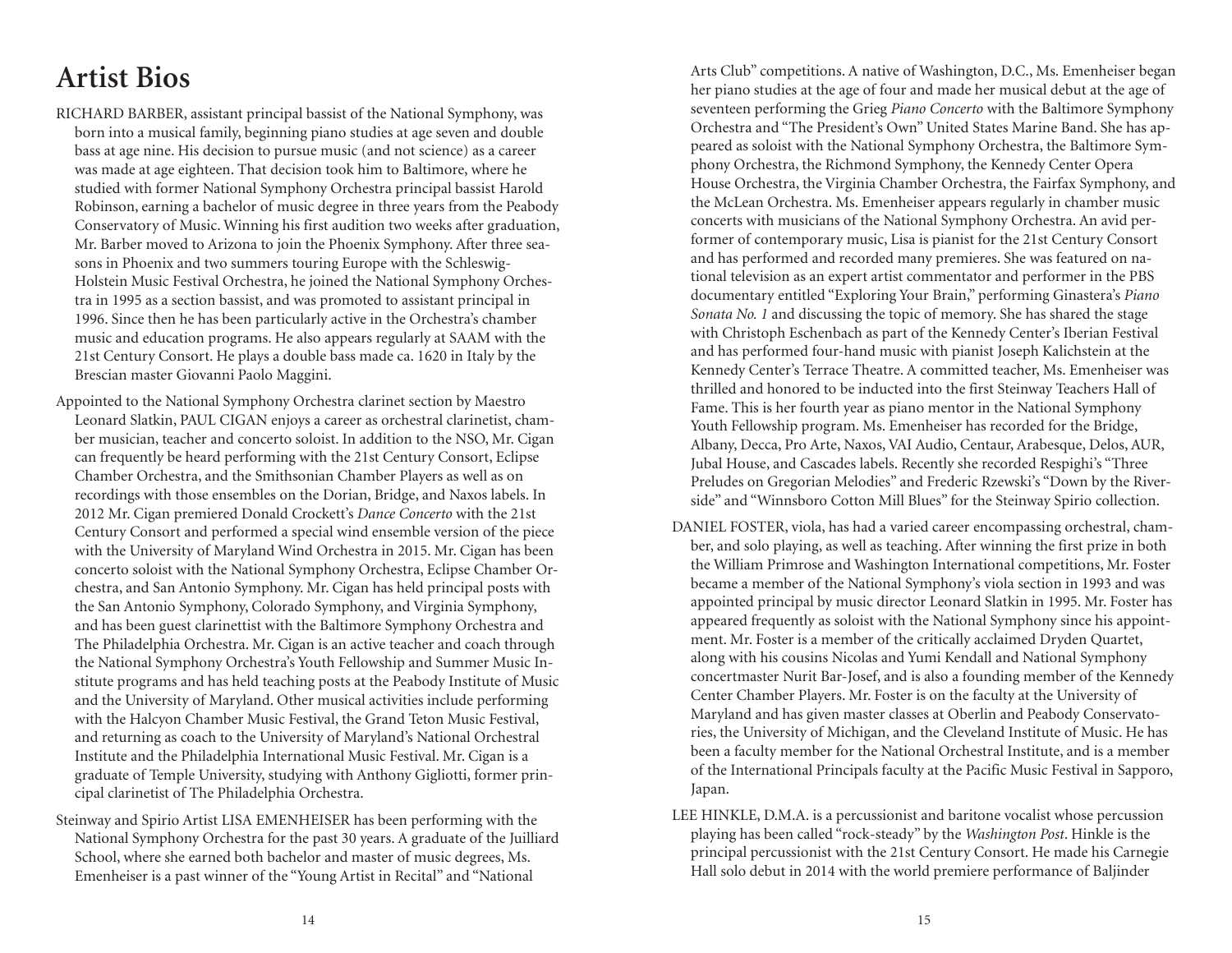Sekhon's *Double Percussion Concerto* for two percussion soloists and wind ensemble. Hinkle's notable performances have included the National Symphony Orchestra as well as tours with Bebe Neuwirth, Bernadette Peters, and the American Wind Symphony Orchestra. With over a dozen published CDs to his credit, Hinkle's most recent solo CD released in January 2015, "Theatrical Music for Solo Percussion," can be heard on Albany Records. An active percussion soloist, Hinkle has performed at universities, conservatories, and festivals both nationally and internationally as well as three Percussive Arts Society International Conventions. Hinkle currently serves on the faculty at the University of Maryland where he is Co-Director of Percussion Studies. He also serves on the Percussive Arts Society's New Music/Research Committee and is the President of the MD/DE Chapter of the Percussive Arts Society. Hinkle is a Yamaha Performing Artist. To learn more, visit www.leehinkle.com.

- CHRISTOPHER KENDALL, artistic director, is professor emeritus at the University of Michigan School of Music, Theatre & Dance. During his decade as the school's dean (2005-2015), he was responsible for increasing the diversity of the school and hiring almost half the faculty, for significantly increasing the School's endowment, for renovating and expanding the school's physical plant, and for launching the interdisciplinary enterprise ArtsEngine and its national initiative a2ru (Alliance for the Arts at Research Universities). In Washington, in addition to his work with 21st Century Consort, he is founder and lutenist of the Folger Consort, ensemble-in-residence at the Folger Shakespeare Library since 1977. The ensemble has toured and recorded extensively, and has produced a series of collaborations with Sir Derek Jacobi, in performances at the Globe Theatre in London, in California's Napa Valley, and at Strathmore Hall and the Kennedy Center. Kendall was associate conductor of the Seattle Symphony from 1987 to 1992, and director of the Music Division and Tanglewood Institute of the Boston University School for the Arts from 1993 to 1996, director of the University of Maryland School of Music from 1996 to 2005, and has guest conducted many orchestras and ensembles in repertoire from the 18th to the 21st centuries. His recordings can be heard on the British ASV, Arabesque, Bard, Bridge, Centaur, Delos, Innova, Nonesuch, and Smithsonian Collection labels.
- DEREK POWELL was appointed to the National Symphony Orchestra in 2020 by music director Gianandrea Noseda. Prior to joining the NSO, Derek served in the military as a violinist in the U.S Army Band "Pershing's Own" where he performed at the White House for State visits and other high profile events. As a military musician he also regularly performed in service of congressional and military leadership in addition to giving performances to the general public. Derek is a frequent guest artist with the grammy-nominated contemporary music ensemble Inscape and is a regular performer-educator with Sound Impact, a music collective using music education and engagement to further positive social change. Derek also coaches with the NSO's Youth Fel-

lowship program and at the DC Youth Orchestra Program. Derek earned a Bachelor of Science double major with honors in neurobiology and music from the University of Wisconsin–Madison and graduated with his Master of Music degree from Rice University, where he was awarded the Distinguished Fellowship in Violin. Derek continued his studies as a fellow in the New World Symphony, "America's Orchestral Academy," in Miami Beach, FL under the baton of music director Michael Tilson Thomas. His primary teachers include David Perry, Kathleen Winkler, Felicia Moye, and Eugene Purdue. In the summer Derek performs with the Grand Teton Music Festival Orchestra and has previously performed with the Verbier Festival Chamber Orchestra in Switzerland and the Strings Festival Orchestra in Steamboat Springs, CO. Derek lives in DC with his wife Allyson Goodman, Principal Violist of the Kennedy Center Opera House Orchestra.

- The only artist ever to have won two Walter W. Naumburg Awards, internationally acclaimed soprano LUCY SHELTON has premiered over 100 works, many of which were written expressly for her vocal talents. She has worked closely with major composers of our time such as Elliott Carter, Charles Wuorinen, David Del Tredici, Milton Babbitt, Shulamit Ran, Oliver Knussen, Kaija Saariaho, Gyorgy Kurtag, Joseph Schwantner, and Pierre Boulez. Shelton has performed across the globe with major orchestras and conductors in repertoire of all periods. As a chamber musician she has been a frequent guest with ensembles such as Emerson String Quartet, eighth blackbird, Da Camera of Houston, 21st Century Consort, Da Capo Chamber Players, Schoenberg-Asko Ensemble, and Ensemble InterContemporain. Among the many Festivals in which she has participated as both faculty and soloist are Aspen, Tanglewood, Santa Fe, Ojai, Banff, Yellow Barn, Chamber Music Northwest, BBC Proms, Aldeburgh, Kuhmo, and Salzburg. Her supreme musicality has been captured on over 50 recordings. Currently she teaches at Manhattan School of Music's Contemporary Performance Program, privately at her studio, and has taught at both Juilliard and Curtis. Ms. Shelton's primary mentor was the legendary American mezzo-soprano Jan de Gaetani, whose integrity and intensity in music-making continue to be an inspiration.
- DR. BRICE SMITH has a deep passion for teaching and engaging communities through classical music. Smith serves as Adjunct Professor of Flute at Adams State University and Assistant Artistic Director for Indiana University's Jacobs School of Music Flute Academy. He has performed in several professional ensembles, including the Colorado Symphony, New World Symphony, and the National Repertory Orchestra summer festival. As a soloist he has performed at the John F. Kennedy Center for the Performing Arts, with the Arkansas Philharmonic, University of Michigan Camerata Symphony Orchestra, as well as other orchestras and bands. Additionally, Smith has performed at the National Flute Association's Convention as a member of the Colorado Flute Orchestra, and premiered solo flute works during the summer of 2020 for the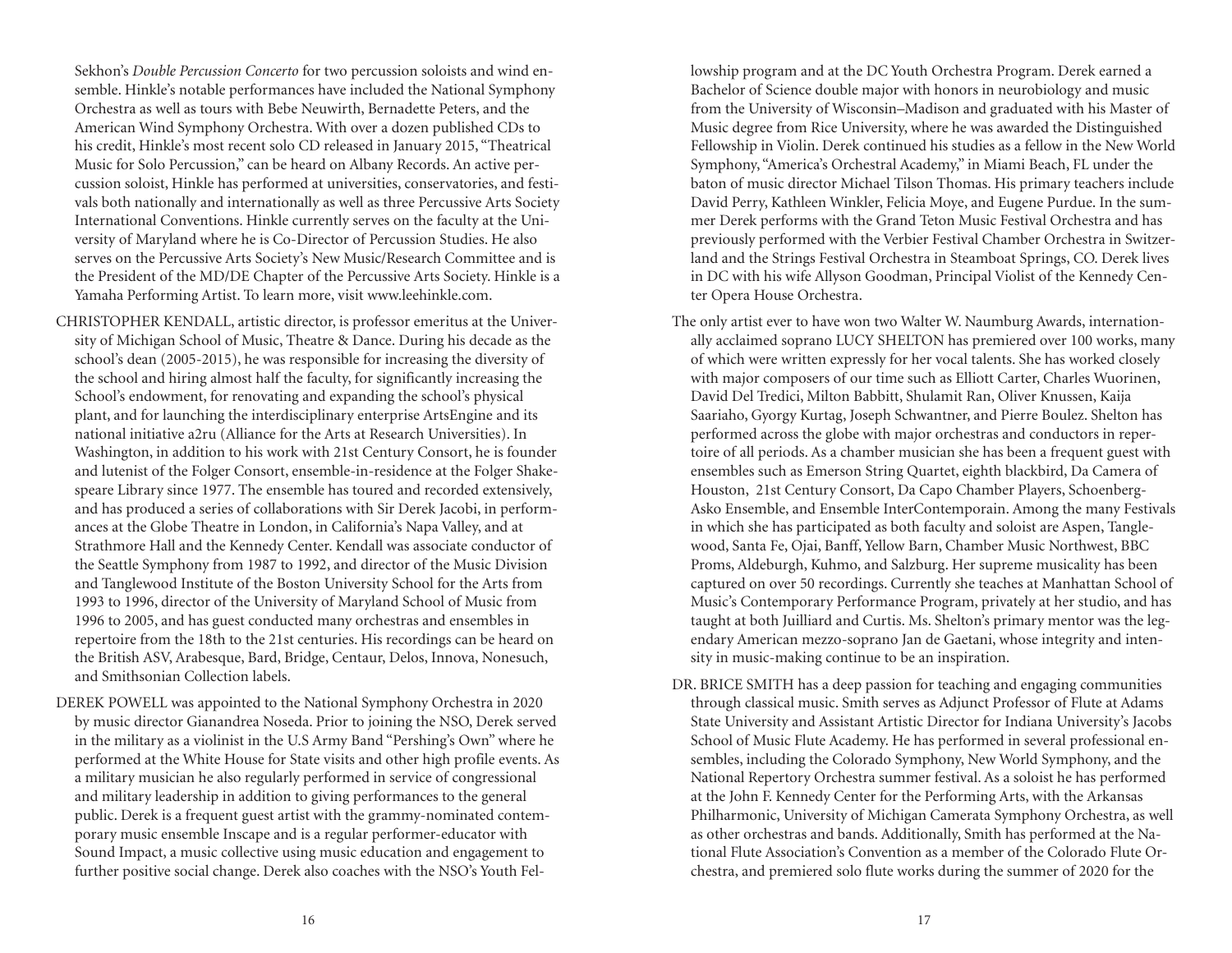National Flute Association's Summer Series and the Gabriela Lena Frank Creative Academy of Music's "Gig Thru COVID." He is a founding member of the Boulder Altitude Directive (BAD Ensemble) new music ensemble, conducted by Dr. Carter Pann. Smith is a Trevor James Alto Flute Artist, and recording Artist for Alry Publications LLC and the American Composers Alliance Inc. Smith has a rich and wide-ranging set of experiences in teaching and recruitment, as well as scholarly research and publication. He has given presentations and taught masterclasses and lessons for multiple universities, including his alma mater, the University of Arkansas. During his D.M.A. he has held the position of Artistic and Development Assistant for the Crested Butte Music Festival, and served as the Graduate Assistant and Student Engagement Specialist for the director of the Entrepreneurship Center for Music at the University of Colorado Boulder. Administratively, he currently serves as an executive board member for the Texas Flute Society and National Flute Association Low Flutes Committee. Smith completed a Doctor of Musical Arts in Flute Performance and Pedagogy at the University of Colorado Boulder with Christina Jennings, a Master of Music in Flute Performance and a Master of Music in Chamber Music at the University of Michigan with Amy Porter, as well as a Performer Diploma at Indiana University under the direction of Thomas Robertello. Smith studied with Ronda Mains at the University of Arkansas, where he completed a Bachelor of Music in Flute Performance, Violin Performance and German language. Dr. Brice Smith's article "Beauty With Intention: Expanding the Wealth of Flute Repertoire" was published in the July 2020 issue of *Flute View* magazine.

A National Symphony cellist since 1998, RACHEL YOUNG brings a diverse musical background to her work, ranging from an avid engagement in chamber music to a strong interest in new music. She joins NSO colleagues as a member of the Last Stand Quartet and the 21st Century Consort. Prior to joining the Symphony, Ms. Young served as principal cellist of the Kennedy Center Opera House Orchestra. An enthusiastic chamber musician, she has appeared with the the Fortas Chamber Music Series and Mason Bates' KC Jukebox at the John F. Kennedy Center, Smithsonian Chamber Music Society, Jackson Hole Chamber Music, Garth Newel Music Center, the Odeon Chamber Series, the Strathmore Mansion, the White House, and the American Embassy in Madrid, as well as on radio stations WGMS, WETA, and WGBH. Her discography includes performances with the 21st Century Consort and the Smithsonian Chamber Players. Young has also enjoyed occasional forays into new arenas, collaborating with the Paul Taylor Dance Company, movie producer Bill McKenna, songwriter Randy Barrett, and saxophonist Al Regni. Ms. Young was born and raised in Washington, DC. She began studying music at the age of 4, and quickly knew she wanted to become a cellist. In high school, Young trained in the NSO's Youth Fellowship Program, studying with principal cellist David Hardy. She went on to play with the Contemporary Music Ensemble at the Peabody Institute and found the challenge and discovery of

performing contemporary music incredibly rewarding. She earned a Bachelor of Music degree from the New England Conservatory of Music, where she studied with Laurence Lesser, and her Master's degree in cello performance with Stephen Kates at the Peabody Conservatory. She was a Fellow at the Tanglewood Music Center and attended the Britten-Pears School for Advanced Musical Studies in England where she studied with William Pleeth. Young is a teaching artist with the National Symphony Orchestra's Youth Fellowship and SMI programs as well as a chamber coach for the Maryland Classic Youth Orchestra. She serves on the boards of the Kindler Cello Society and the 21st Century Consort. She resides just outside of Washington with her husband, bassist Anthony Manzo, their 2 children, 3 basses, 3 cellos and 3 cats. She often commutes to work on her bike.

Please sign up for our e-mail list at focuspull.in/21mail to get news and updates about future concerts.

### **Perpendicular Expression •** APRIL 9, 2022, 5:00 PM

*St. Mark's Episcopal Church, 301 A Street, SE, Washington, DC*

HILARY TANN – *In the Enchantment* (World Premiere) CARLOS SIMON – *Be Still and Know* PAUL SCHOENFIELD – *High Rock Ballet* \*\*\*

ELEANOR ALBERGA – *Dancing with the Shadow*  PAUL SCHOENFIELD – *Sextet* (Premiere of revised version)

### **21st Century Consort Board of Directors**

Michael Hamilton, *President* Alyce Rideout, *Treasurer*  Louise Seirmarco Yale, *Vice President*

James Bleakley Dennis Deloria David Froom Jason Geary Lee Hinkle Andrew Molchon Janice Molchon H. Paul Moon Vivienne Patton

Lucy Shelton John Simson William Taylor Rachel Young

*Ex officio*  Christopher Kendall Vicki O'Reilly Boyd Sarratt, Manager